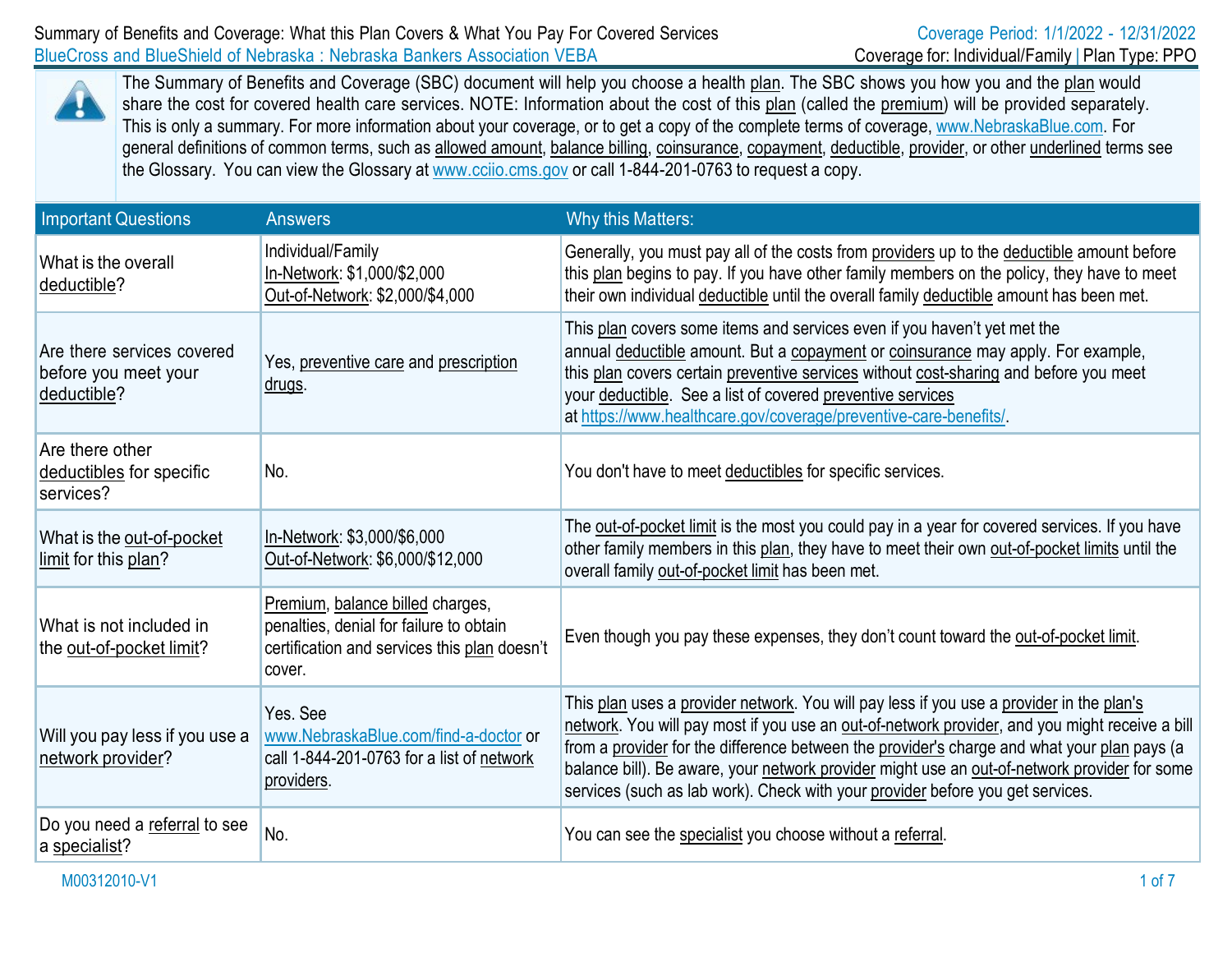

All copayment and coinsurance costs shown in this chart are after your overall deductible has been met, if a deductible applies.

|                                                              |                                                     | <b>What You Will Pay</b>                                                                                                                                                                                                                                                                                                                                                                                                                                                            |                                                                                                |                                                                                                                                                                    |
|--------------------------------------------------------------|-----------------------------------------------------|-------------------------------------------------------------------------------------------------------------------------------------------------------------------------------------------------------------------------------------------------------------------------------------------------------------------------------------------------------------------------------------------------------------------------------------------------------------------------------------|------------------------------------------------------------------------------------------------|--------------------------------------------------------------------------------------------------------------------------------------------------------------------|
| Common<br><b>Medical Event</b>                               | <b>Services You May Need</b>                        | <b>In-Network Provider</b><br>(You will pay the least)                                                                                                                                                                                                                                                                                                                                                                                                                              | Out-of-Network Provider<br>(You will pay the most)                                             | Limitations, Exceptions, & Other Important<br>Information                                                                                                          |
|                                                              | Primary care visit to treat an<br>injury or illness | 25% coinsurance                                                                                                                                                                                                                                                                                                                                                                                                                                                                     | 50% coinsurance                                                                                | None                                                                                                                                                               |
| If you visit a health<br>care provider's office<br>or clinic | Specialist visit                                    | 25% coinsurance                                                                                                                                                                                                                                                                                                                                                                                                                                                                     | 50% coinsurance                                                                                | None                                                                                                                                                               |
|                                                              | Preventive care/screening/<br>immunization          | No charge for federally<br>mandated services.                                                                                                                                                                                                                                                                                                                                                                                                                                       | No charge                                                                                      | You may have to pay for services that aren't<br>preventive. Ask your provider if the services<br>needed are preventive. Then check what your<br>plan will pay for. |
| If you have a test                                           | Diagnostic test (x-ray, blood<br>work)              | 25% coinsurance                                                                                                                                                                                                                                                                                                                                                                                                                                                                     | 50% coinsurance                                                                                | None                                                                                                                                                               |
|                                                              | Imaging (CT/PET scans, MRIs) 25% coinsurance        |                                                                                                                                                                                                                                                                                                                                                                                                                                                                                     | 50% coinsurance                                                                                | Prior certification may be required. Failure to<br>obtain prior certification when required will result<br>in denial of the claim.                                 |
|                                                              |                                                     | For all prescription drugs, out-of-pocket costs shown are per 30-day supply. If allowed by your prescription, up to<br>a 90-day supply may be obtained at one time (except for specialty drugs). Certain prescription drugs may require<br>prior certification. Failure to obtain prior certification will result in denial of the claim. Home delivery benefits are<br>not available out-of-network. The following cost-shares apply only when obtaining drugs through a pharmacy. |                                                                                                |                                                                                                                                                                    |
| If you need drugs to<br>treat your illness or<br>condition   | Generic drugs                                       | Tier 1: \$10/prescription,<br>deductible waived<br>Tier 2: 50% coinsurance,<br>deductible waived                                                                                                                                                                                                                                                                                                                                                                                    | Tier 1: 50% coinsurance,<br>deductible waived<br>Tier 2: 50% coinsurance,<br>deductible waived | In-network:<br>Tier 2: \$25 minimum / \$50 maximum per<br>prescription                                                                                             |
|                                                              | Preferred brand drugs                               | Tier 3: 25% coinsurance,<br>deductible waived                                                                                                                                                                                                                                                                                                                                                                                                                                       | Tier 3: 50% coinsurance,<br>deductible waived                                                  | In-network:<br>Tier 3: \$25 minimum / \$50 maximum per<br>prescription                                                                                             |

\* For more information about limitations and exceptions, see the plan or policy document at [\[www.insert.com\]](http://www.insert.com/).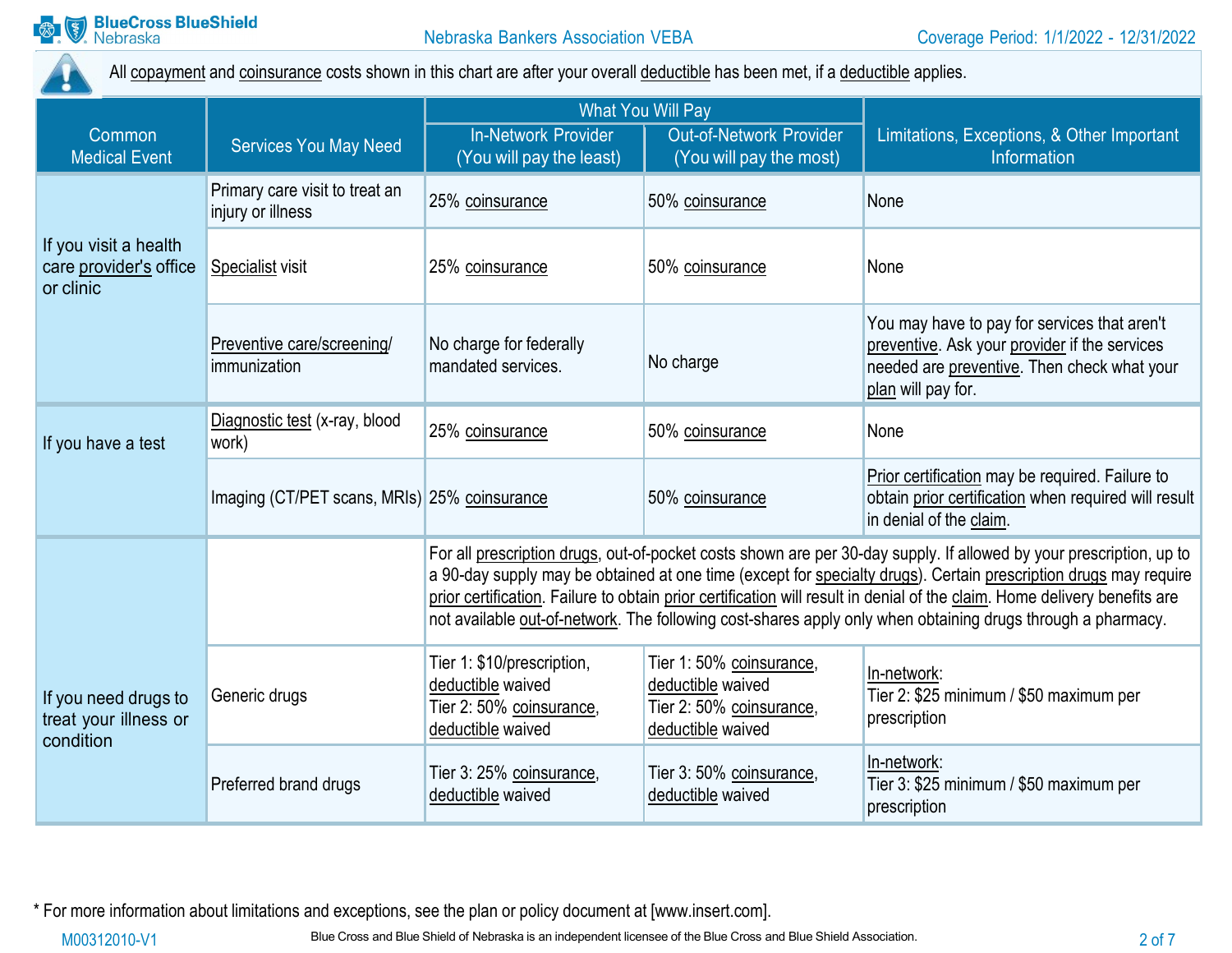| <b>Range BlueCross BlueShield</b>                                                               |                                                                          | <b>Nebraska Bankers Association VEBA</b>               |                                                           | Coverage Period: 1/1/2022 - 12/31/2022                                                                                                                         |
|-------------------------------------------------------------------------------------------------|--------------------------------------------------------------------------|--------------------------------------------------------|-----------------------------------------------------------|----------------------------------------------------------------------------------------------------------------------------------------------------------------|
|                                                                                                 |                                                                          |                                                        | <b>What You Will Pay</b>                                  |                                                                                                                                                                |
| Common<br><b>Medical Event</b>                                                                  | <b>Services You May Need</b>                                             | <b>In-Network Provider</b><br>(You will pay the least) | <b>Out-of-Network Provider</b><br>(You will pay the most) | Limitations, Exceptions, & Other Important<br>Information                                                                                                      |
| More information about<br>prescription drug<br>coverage is available at<br>www.nebraskablue.com | Non-preferred brand drugs                                                | Tier 4: 50% coinsurance,<br>deductible waived          | Tier 4: 50% coinsurance,<br>deductible waived             | In-network:<br>Tier 4: \$50 minimum / \$75 maximum per<br>prescription                                                                                         |
|                                                                                                 | Specialty drugs                                                          | Tier 5: 25% coinsurance,<br>deductible waived          | Tier 5: Not covered                                       | In-network:<br>Tier 5: \$100 minimum / \$150 maximum per<br>prescription<br>Retail and home delivery: 30-day supply<br>maximum. Designated pharmacy may apply. |
| surgery                                                                                         | If you have outpatient Facility fee (e.g., ambulatory<br>surgery center) | 25% coinsurance                                        | 50% coinsurance                                           | None                                                                                                                                                           |
|                                                                                                 | Physician/surgeon fees                                                   | 25% coinsurance                                        | 50% coinsurance                                           | None                                                                                                                                                           |
|                                                                                                 | <b>Emergency room care</b>                                               | 25% coinsurance                                        | Same cost shares as<br>In-network provider                | None                                                                                                                                                           |
| If you need immediate<br>medical attention                                                      | Emergency medical<br>transportation                                      | 25% coinsurance                                        | Same cost shares as<br>In-network provider                | Limitations may apply to air ambulance.                                                                                                                        |
|                                                                                                 | <u>Urgent care</u>                                                       | 25% coinsurance                                        | 50% coinsurance                                           | None                                                                                                                                                           |
| If you have a hospital<br>stay                                                                  | Facility fee (e.g., hospital<br>room)                                    | 25% coinsurance                                        | 50% coinsurance                                           | Prior certification required. Failure to obtain prior<br>certification will result in denial of the claim.                                                     |
|                                                                                                 | Physician/surgeon fee                                                    | 25% coinsurance                                        | 50% coinsurance                                           | None                                                                                                                                                           |
| If you need mental<br>health, behavioral<br>health, or substance<br>abuse services              | Outpatient services                                                      | 25% coinsurance                                        | 50% coinsurance                                           | None                                                                                                                                                           |
|                                                                                                 | Inpatient services                                                       | 25% coinsurance                                        | 50% coinsurance                                           | Prior certification required. Failure to obtain prior<br>certification will result in denial of the claim.                                                     |

\* For more information about limitations and exceptions, see the plan or policy document at [\[www.insert.com\]](http://www.insert.com/).

M00312010-V1 Blue Cross and Blue Shield of Nebraska is an independent licensee of the Blue Cross and Blue Shield Association.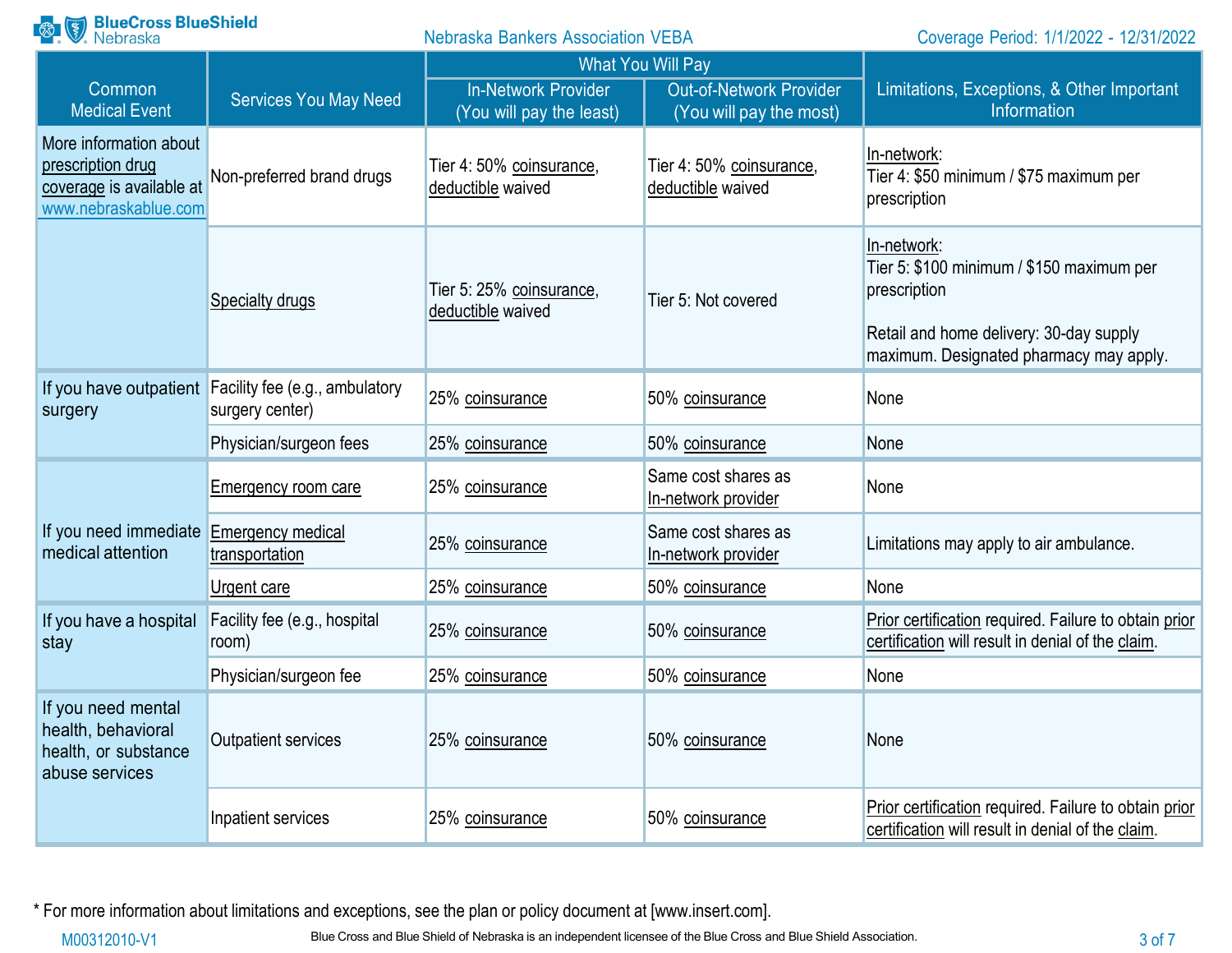| <b>BlueCross BlueShield</b><br>Nebraska                                 |                                              | <b>Nebraska Bankers Association VEBA</b>                                                                          |                                                                                                                   | Coverage Period: 1/1/2022 - 12/31/2022                                                                                                                                                                                                                                                                                                                                                                                                                                                                                                                                                          |
|-------------------------------------------------------------------------|----------------------------------------------|-------------------------------------------------------------------------------------------------------------------|-------------------------------------------------------------------------------------------------------------------|-------------------------------------------------------------------------------------------------------------------------------------------------------------------------------------------------------------------------------------------------------------------------------------------------------------------------------------------------------------------------------------------------------------------------------------------------------------------------------------------------------------------------------------------------------------------------------------------------|
|                                                                         |                                              |                                                                                                                   | <b>What You Will Pay</b>                                                                                          |                                                                                                                                                                                                                                                                                                                                                                                                                                                                                                                                                                                                 |
| Common<br><b>Medical Event</b>                                          | <b>Services You May Need</b>                 | <b>In-Network Provider</b><br>(You will pay the least)                                                            | <b>Out-of-Network Provider</b><br>(You will pay the most)                                                         | Limitations, Exceptions, & Other Important<br>Information                                                                                                                                                                                                                                                                                                                                                                                                                                                                                                                                       |
| If you are pregnant                                                     | Office visits                                | 25% coinsurance                                                                                                   | 50% coinsurance                                                                                                   | Cost sharing does not apply to certain<br>preventive services. Depending on the type of<br>services, deductible and coinsurance may apply.<br>Maternity care may include tests and services<br>described elsewhere in the SBC.                                                                                                                                                                                                                                                                                                                                                                  |
|                                                                         | Childbirth/delivery professional<br>services | 25% coinsurance                                                                                                   | 50% coinsurance                                                                                                   | See pregnancy office visits limit.                                                                                                                                                                                                                                                                                                                                                                                                                                                                                                                                                              |
|                                                                         | Childbirth/delivery facility<br>services     | 25% coinsurance                                                                                                   | 50% coinsurance                                                                                                   | See pregnancy office visits limit.                                                                                                                                                                                                                                                                                                                                                                                                                                                                                                                                                              |
| If you need help<br>recovering or have<br>other special health<br>needs | Home health care                             | 25% coinsurance                                                                                                   | 50% coinsurance                                                                                                   | Home health aide: 60 days per calendar year.<br>Skilled nursing in the home: Limited to 8 hours<br>per day. Prior certification required. Respiratory<br>care: 60 days per calendar year.                                                                                                                                                                                                                                                                                                                                                                                                       |
|                                                                         | <b>Rehabilitation services</b>               | Outpatient therapy:<br>25% coinsurance<br>Manipulations:<br>25% coinsurance<br>Other services:<br>25% coinsurance | Outpatient therapy:<br>50% coinsurance<br>Manipulations:<br>50% coinsurance<br>Other services:<br>50% coinsurance | Outpatient physical, occupational, speech,<br>physiotherapy: Combined 60 session limit per<br>calendar year.<br>Manipulations and adjustments: Combined 30<br>session limit per calendar year.<br>Outpatient cardiac rehabilitation: Combined 18<br>session limit per diagnosis.<br>Outpatient pulmonary rehabilitation: Combined<br>18 session limit per diagnosis for certain<br>diagnoses and criteria. Prior certification<br>required.<br>Inpatient physical rehabilitation: Prior certification<br>required. Failure to obtain prior certification will<br>result in denial of the claim. |
|                                                                         | <b>Habilitation services</b>                 | 25% coinsurance                                                                                                   | 50% coinsurance                                                                                                   | See the Rehabilitation services and If you have<br>a hospital stay sections. Educational services<br>are not covered.                                                                                                                                                                                                                                                                                                                                                                                                                                                                           |

\* For more information about limitations and exceptions, see the plan or policy document at [\[www.insert.com\]](http://www.insert.com/).

M00312010-V1 Blue Cross and Blue Shield of Nebraska is an independent licensee of the Blue Cross and Blue Shield Association. 4 of 7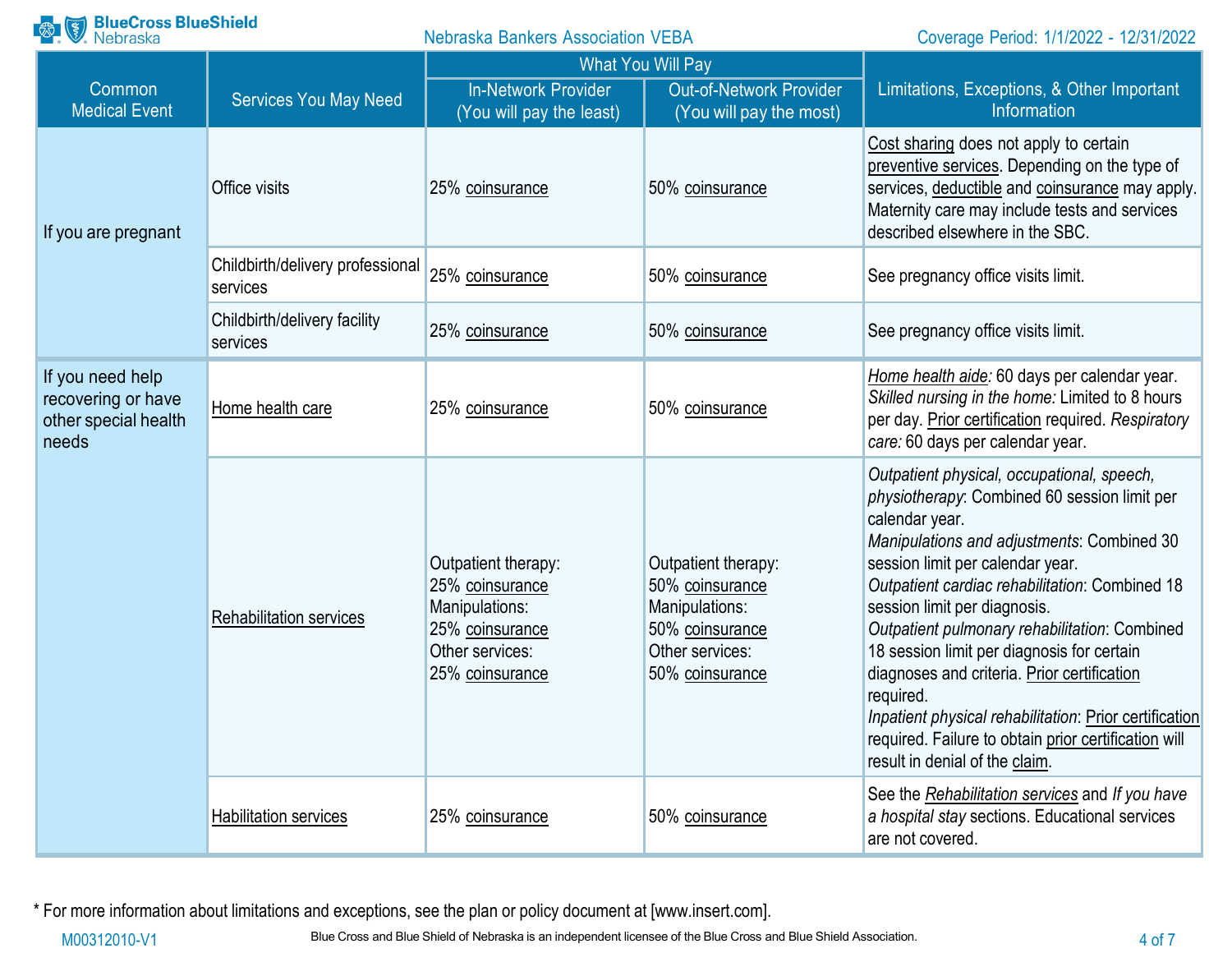| <b>BlueCross BlueShield</b><br>Nebraska   |                                                        | <b>Nebraska Bankers Association VEBA</b>                                     |                                                                              | Coverage Period: 1/1/2022 - 12/31/2022                                                                                                                                                                                         |  |
|-------------------------------------------|--------------------------------------------------------|------------------------------------------------------------------------------|------------------------------------------------------------------------------|--------------------------------------------------------------------------------------------------------------------------------------------------------------------------------------------------------------------------------|--|
|                                           |                                                        | <b>What You Will Pay</b>                                                     |                                                                              |                                                                                                                                                                                                                                |  |
| Common<br><b>Medical Event</b>            | <b>Services You May Need</b>                           | <b>In-Network Provider</b><br>(You will pay the least)                       | <b>Out-of-Network Provider</b><br>(You will pay the most)                    | Limitations, Exceptions, & Other Important<br>Information                                                                                                                                                                      |  |
|                                           | Skilled nursing care                                   | 25% coinsurance                                                              | 50% coinsurance                                                              | In the home: See the Home health care section.<br>Skilled nursing care: Limited to 60 days per<br>calendar year. Prior certification required. Failure<br>to obtain prior certification will result in denial of<br>the claim. |  |
|                                           | Durable medical equipment                              | 25% coinsurance                                                              | 50% coinsurance                                                              | Rental or purchase, whichever is least costly.<br>Prior certification may be required. Failure to<br>obtain prior certification when required will result<br>in denial of the claim.                                           |  |
|                                           | Hospice services                                       | 25% coinsurance                                                              | 50% coinsurance                                                              | Prior certification required.                                                                                                                                                                                                  |  |
| If your child needs<br>dental or eye care | Children's eye exam                                    | Not covered                                                                  | Not covered                                                                  | Visual acuity tests are covered under the<br>preventive services benefit.<br>No coverage for eye exams.                                                                                                                        |  |
|                                           | Children's glasses                                     | Lenses:<br>Not covered<br>Frames:<br>Not covered<br>Contacts:<br>Not covered | Lenses:<br>Not covered<br>Frames:<br>Not covered<br>Contacts:<br>Not covered | No coverage for glasses.                                                                                                                                                                                                       |  |
|                                           | Children's dental check-up                             | Not covered                                                                  | Not covered                                                                  | No coverage for dental check-up.                                                                                                                                                                                               |  |
|                                           | <b>Excluded Services &amp; Other Covered Services:</b> |                                                                              |                                                                              |                                                                                                                                                                                                                                |  |
|                                           |                                                        |                                                                              |                                                                              | Carvices Your Plan Generally Does NOT Cover (Check your policy or plan document for more information and a list of any other excluded services)                                                                                |  |

|                        |                          | OCIVICIO IN TRILOGICIO IN COVERTING AND INTERNATION CONTROL DI SIDERITI OF THOLOGICAL INTERNATION IN A 1150 OF ANY ON THE EXCIDENCES. |
|------------------------|--------------------------|---------------------------------------------------------------------------------------------------------------------------------------|
| Acupuncture            | • Glasses (children)     | • Routine eye care (adults)                                                                                                           |
| Cosmetic surgery       | • Infertility treatment  | • Routine eye care (children)                                                                                                         |
| Dental care (adults)   | $\bullet$ Long-term care | Routine foot care                                                                                                                     |
| Dental care (children) | • Private-duty nursing   | Weight loss programs                                                                                                                  |

\* For more information about limitations and exceptions, see the plan or policy document at [\[www.insert.com\]](http://www.insert.com/).

M00312010-V1 Blue Cross and Blue Shield of Nebraska is an independent licensee of the Blue Cross and Blue Shield Association.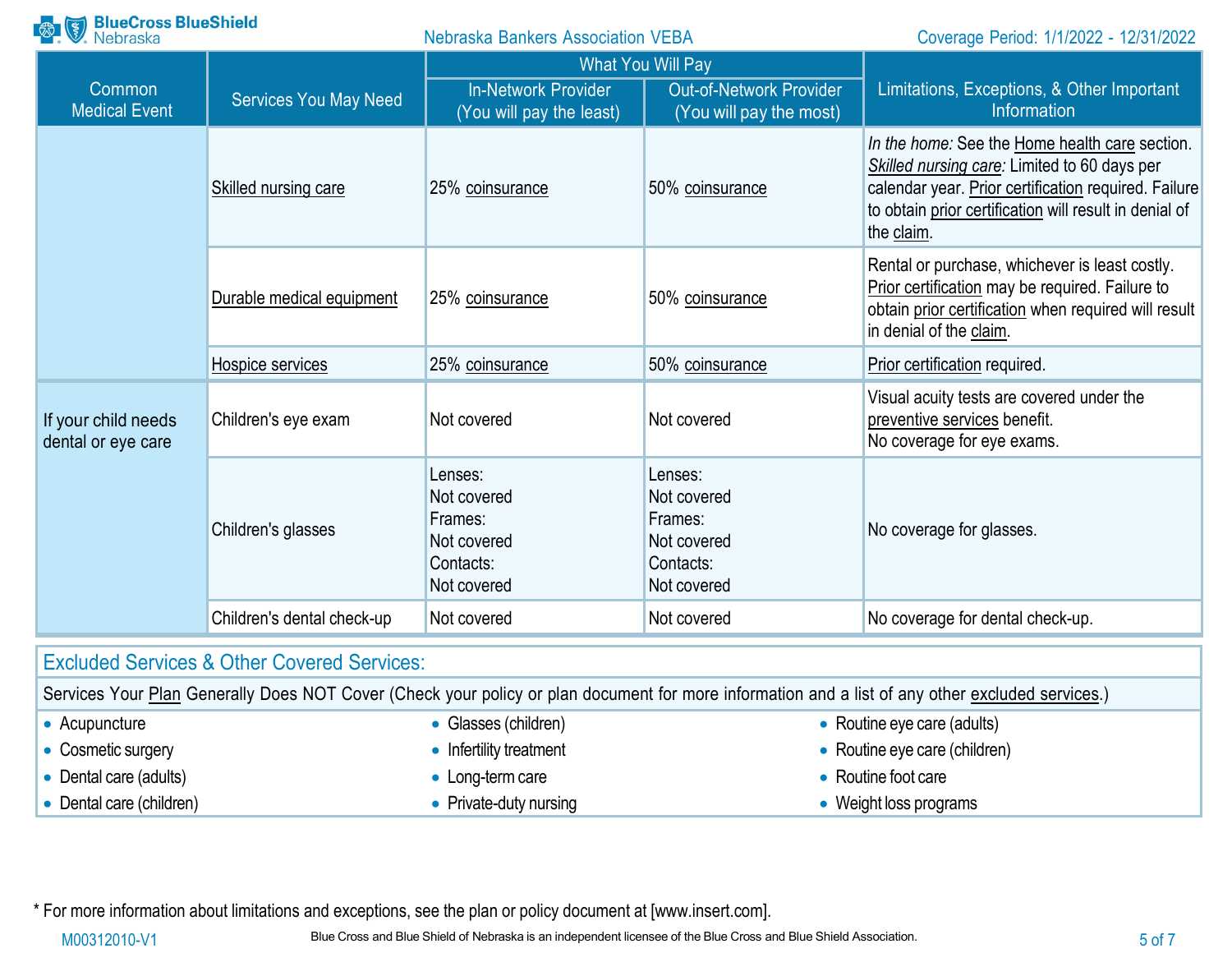| <b>BlueCross BlueShield</b><br>Nebraska | <b>Nebraska Bankers Association VEBA</b>                                                                                     | Coverage Period: 1/1/2022 - 12/31/2022             |
|-----------------------------------------|------------------------------------------------------------------------------------------------------------------------------|----------------------------------------------------|
|                                         | Other Covered Services (Limitations may apply to these services. This isn't a complete list. Please see your plan document.) |                                                    |
| • Bariatric surgery                     | • Hearing aids                                                                                                               | • Non-emergency care when traveling outside the US |
| • Chiropractic care                     |                                                                                                                              |                                                    |
|                                         |                                                                                                                              |                                                    |

Your Rights to Continue Coverage: There are agencies that can help if you want to continue your coverage after it ends. The contact information for those agencies is: For group health coverage subject to ERISA, the Department of Labor's Employee Benefits Security Administration at 1-866-444-EBSA (3272) or [www.dol.gov/ebsa/healthreform; f](http://www.dol.gov/ebsa/healthreform%3B)or non-federal governmental group health plans, the Department of Health and Human Services, Center for Consumer Information and Insurance Oversight, at 1-877-267-2323 x61565 or www.cciio.cms.gov; or your employer's human resources department. Other coverage options may be available to you too, including buying individual insurance coverage through the Health Insurance Marketplace. For more information about the Marketplace, visit [www.HealthCare.gov](http://www.healthcare.gov/) or call 1-800-318-2596.

Your Grievance and Appeals Rights: There are agencies that can help if you have a complaint against your plan for a denial of a claim. This complaint is called a grievance or appeal. For more information about your rights, look at the explanation of benefits you will receive for that medical claim. Your plan documents also provide complete information to submit a claim, appeal, or a grievance for any reason to your plan. For more information about your rights, this notice, or assistance, contact: Blue Cross and Blue Shield of Nebraska at 1-844-201-0763 or visit [www.NebraskaBlue.com, t](http://www.nebraskablue.com/)he Nebraska Department of Insurance at 1-877-564-7323 or [www.doi.ne.gov, f](http://www.doi.ne.gov/)or group health coverage subject to ERISA, the Department of Labor's Employee Benefits Security Administration at 1-866-444-EBSA (3272) or [www.dol.gov/ebsa/healthreform,](http://www.dol.gov/ebsa/healthreform) your employer's human resources or employee benefits department.

#### Does this plan provide Minimum Essential Coverage? Yes.

Minimum Essential Coverage generally includes plans, health insurance available through the Marketplace or other individual market policies, Medicare, Medicaid, CHIP, TRICARE, and certain other coverage. If you are eligible for certain types of Minimum Essential Coverage, you may not be eligible for the premium tax credit.

## Does this plan meet the Minimum Value Standards? Yes.

If your plan doesn't meet the Minimum Value Standards, you may be eligible for a premium tax credit to help you pay for a plan through the Marketplace.

## Language Access Services:

Para obtener asistencia en Español, llame al 1-844-201-0763.

Kung kailangan ninyo ang tulong sa Tagalog tumawag sa 1-844-201-0763.

如果需要中文的帮助, 请拨打这个号码1-844-201-0763.

Dinek'ehgo shika at'ohwol ninisingo, kwiijigo holne' 1-844-201-0763.

- To see examples of how this plan might cover costs for a sample medical situation, see the next page. -----

\* For more information about limitations and exceptions, see the plan or policy document at [\[www.insert.com\]](http://www.insert.com/).

M00312010-V1 Blue Cross and Blue Shield of Nebraska is an independent licensee of the Blue Cross and Blue Shield Association.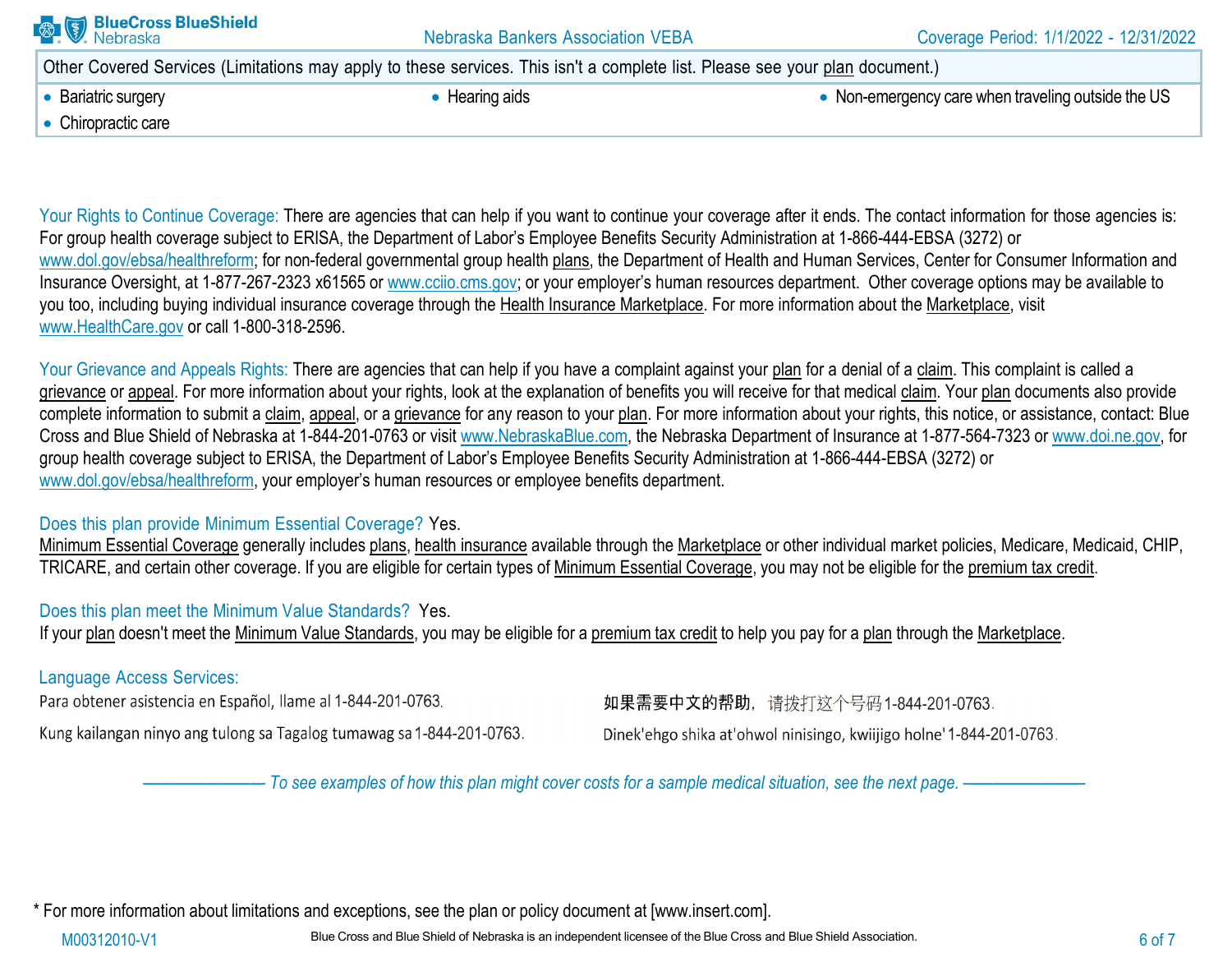

This is not a cost estimator. Treatments shown are just examples of how this plan might cover medical care. Your actual costs will be different depending on the actual care you receive, the prices your providers charge, and many other factors. Focus on the cost sharing amounts (deductibles, copayments and coinsurance) and excluded services under the plan. Use this information to compare the portion of costs you might pay under different health plans. Please note these coverage examples are based on self-only coverage.

# Peg is Having a Baby

(9 months of in-network pre-natal care and a hospital delivery)

| $\blacksquare$ The plan's overall deductible  | \$1,000    |
|-----------------------------------------------|------------|
| Specialist coinsurance                        | <b>25%</b> |
| Hospital (facility) coinsurance<br>$\sim 100$ | 25%        |
| $\blacksquare$ Other coinsurance              | 25%        |

This EXAMPLE event includes services like: Specialist office visits (*prenatal care)* Childbirth/Delivery Professional Services Childbirth/Delivery Facility Services Diagnostic tests (*ultrasounds and blood work)* Specialist visit *(anesthesia)*

| <b>Total Example Cost</b> | \$12,700 |
|---------------------------|----------|
|                           |          |

In this example, Peg would pay:

| <b>Cost Sharing</b>        |         |  |
|----------------------------|---------|--|
| Deductibles                | \$1,00C |  |
| Copayments                 | \$0     |  |
| Coinsurance                | \$2,000 |  |
| What isn't covered         |         |  |
| Limits or exclusions       | \$60    |  |
| The total Peg would pay is | \$3,060 |  |

| Managing Joe's type 2 Diabetes          |  |  |
|-----------------------------------------|--|--|
| (a year of routine in-network care of a |  |  |
| well-controlled condition)              |  |  |
|                                         |  |  |

|                          | $\blacksquare$ The plan's overall deductible | \$1,000 |
|--------------------------|----------------------------------------------|---------|
| Specialist coinsurance   |                                              | 25%     |
|                          | Hospital (facility) coinsurance              | 25%     |
| <b>Other coinsurance</b> |                                              | 25%     |

This EXAMPLE event includes services like: Primary care physician office visits (*including disease education)* Diagnostic tests *(blood work)* Prescription drugs Durable medical equipment *(glucose meter)*

| <b>Total Example Cost</b> | \$5,600 |
|---------------------------|---------|

## In this example, Joe would pay:

| <b>Cost Sharing</b>        |         |  |
|----------------------------|---------|--|
| Deductibles                | \$1,000 |  |
| Copayments                 | \$100   |  |
| Coinsurance                | \$600   |  |
| What isn't covered         |         |  |
| Limits or exclusions       | \$70    |  |
| The total Joe would pay is | \$1,770 |  |

### Mia's Simple Fracture (in-network emergency room visit and follow up care)

| $\blacksquare$ The plan's overall deductible | \$1,000    |
|----------------------------------------------|------------|
| Specialist coinsurance                       | 25%        |
| Hospital (facility) coinsurance              | <b>25%</b> |
| <b>Other coinsurance</b>                     | <b>25%</b> |

This EXAMPLE event includes services like: Emergency room care *(including medical supplies)* Diagnostic test *(x-ray)* Durable medical equipment *(crutches)* Rehabilitation services *(physical therapy)*

| Total Example Cost | \$2,800 |
|--------------------|---------|
|--------------------|---------|

In this example, Mia would pay:

| <b>Cost Sharing</b>        |         |
|----------------------------|---------|
| Deductibles                | \$1,000 |
| Copayments                 | \$10    |
| Coinsurance                | \$400   |
| What isn't covered         |         |
| Limits or exclusions       | \$0     |
| The total Mia would pay is | \$1410  |

The plan would be responsible for the other costs of the EXAMPLE covered services.